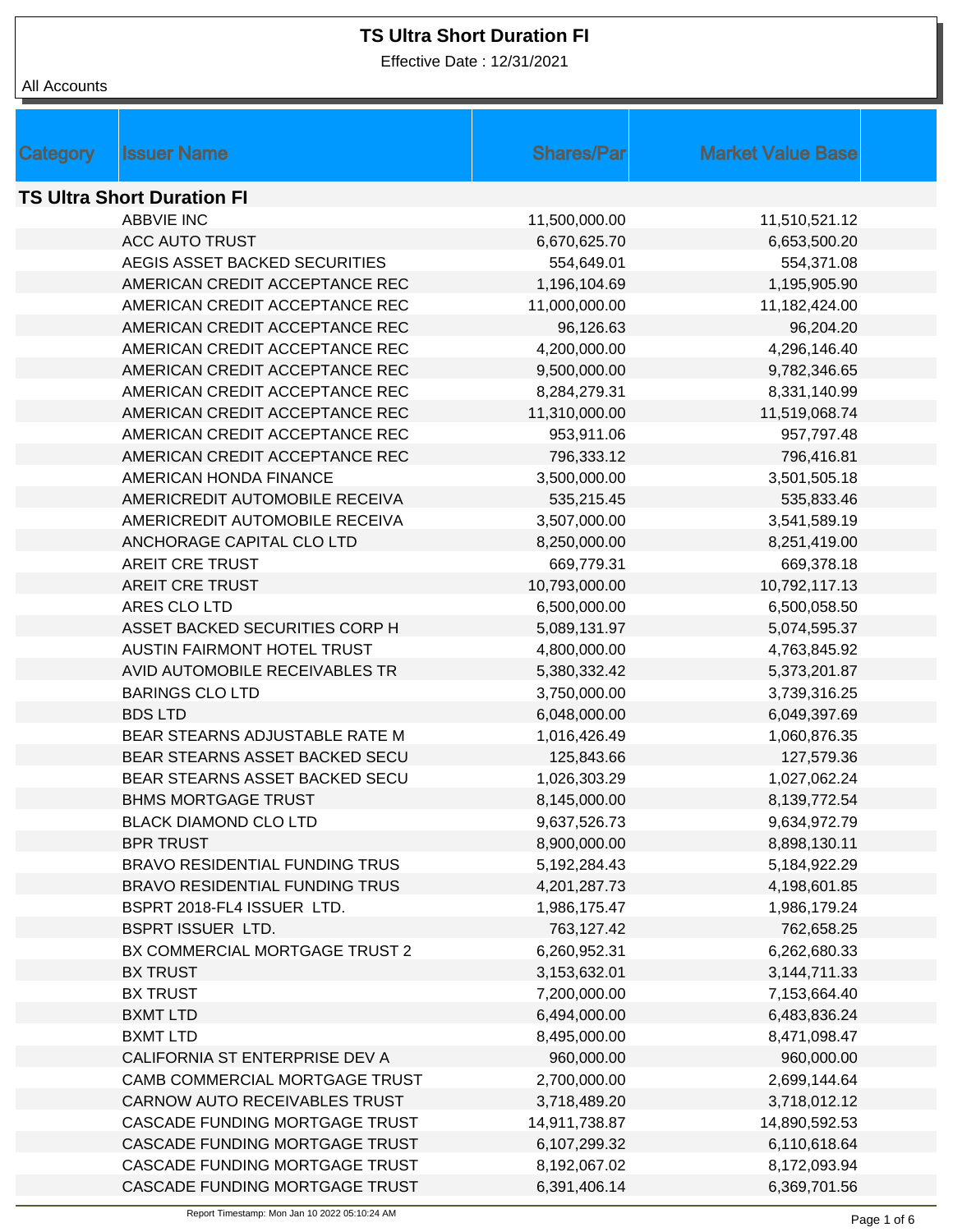Effective Date : 12/31/2021

| Category | <b>Issuer Name</b>                   | <b>Shares/Par</b> | <b>Market Value Base</b> |
|----------|--------------------------------------|-------------------|--------------------------|
|          | <b>CENTERPOINT ENERGY RES</b>        | 8,000,000.00      | 7,981,365.84             |
|          | <b>CIFC FUNDING LTD</b>              | 3,489,901.07      | 3,490,518.78             |
|          | CITIGROUP COMMERCIAL MORTGAGE        | 56,000,000.00     | 306,454.40               |
|          | CITIGROUP COMMERCIAL MORTGAGE        | 1,718,030.14      | 1,733,600.99             |
|          | CITIGROUP COMMERCIAL MORTGAGE        | 1,026,728.72      | 1,025,780.95             |
|          | <b>CLECO POWER LLC</b>               | 10,000,000.00     | 9,992,344.40             |
|          | <b>COMERICA INC</b>                  | 4,367,000.00      | 4,544,856.42             |
|          | <b>COMM MORTGAGE TRUST</b>           | 34,633,092.49     | 721,822.91               |
|          | <b>COMM MORTGAGE TRUST</b>           | 1,550,038.40      | 1,549,243.23             |
|          | COMMUNITY PROGRAM LOAN TRUST         | 9,825.63          | 9,833.18                 |
|          | CONN FUNDING II L.P                  | 8,938,648.79      | 8,932,271.96             |
|          | <b>CPS AUTO TRUST</b>                | 466,912.45        | 468,244.04               |
|          | <b>CPS AUTO TRUST</b>                | 10,000,000.00     | 10,204,509.00            |
|          | <b>CPS AUTO TRUST</b>                | 2,641,549.69      | 2,674,671.02             |
|          | <b>CREDIT SUISSE MORTGAGE TRUST</b>  | 6,080,000.00      | 6,079,413.28             |
|          | <b>CREDIT SUISSE MORTGAGE TRUST</b>  | 2,680,000.00      | 2,674,341.98             |
|          | <b>CROSSROADS ASSET TRUST</b>        | 3,942,184.46      | 3,942,008.24             |
|          | DBGS MORTGAGE TRUST                  | 10,177,971.62     | 10,165,520.91            |
|          | DEWOLF PARK CLO LTD                  | 10,750,000.00     | 10,747,398.50            |
|          | <b>DIGNITY HEALTH</b>                | 7,225,000.00      | 7,353,058.21             |
|          | DOMINION ENERGY INC                  | 7,225,000.00      | 7,218,549.45             |
|          | DREYFUS GOVERNMENT CASH MANAGE       | 4,862,834.02      | 4,862,834.02             |
|          | DRIVE AUTO RECEIVABLES TRUST         | 318,650.80        | 319,089.49               |
|          | DRIVE AUTO RECEIVABLES TRUST         | 1,091,864.87      | 1,096,471.34             |
|          | DRIVE AUTO RECEIVABLES TRUST         | 3,524,588.88      | 3,568,762.20             |
|          | DRIVE AUTO RECEIVABLES TRUST         | 202,031.22        | 202,311.66               |
|          | DT AUTO OWNER TRUST                  | 25,630.69         | 25,660.85                |
|          | DT AUTO OWNER TRUST                  | 11,688,942.26     | 11,856,686.76            |
|          | DT AUTO OWNER TRUST                  | 936,729.41        | 938,287.85               |
|          | DT AUTO OWNER TRUST                  | 545,529.43        | 545,982.11               |
|          | DT AUTO OWNER TRUST                  | 10,000,000.00     | 10,097,162.00            |
|          | DT AUTO OWNER TRUST                  | 1,667,381.08      | 1,666,154.22             |
|          | DT AUTO OWNER TRUST                  | 2,103,350.44      | 2,118,373.41             |
|          | ELARA HGV TIMESHARE ISSUER           | 2,299,676.50      | 2,323,193.22             |
|          | ENCINA EQUIPMENT FINANCE             | 3,957,794.13      | 3,958,315.77             |
|          | <b>ENRGY TRANS LP/REG FIN</b>        | 5,000,000.00      | 5,238,089.75             |
|          | EXETER AUTOMOBILE RECEIVABLES        | 3,044,430.17      | 3,099,946.27             |
|          | <b>EXETER AUTOMOBILE RECEIVABLES</b> | 2,476,813.85      | 2,526,796.70             |
|          | <b>EXETER AUTOMOBILE RECEIVABLES</b> | 4,160,000.00      | 4,193,403.97             |
|          | <b>FANNIE MAE</b>                    | 5,275.77          | 5,295.07                 |
|          | <b>FANNIE MAE</b>                    | 46,564.38         | 79.11                    |
|          | <b>FANNIE MAE</b>                    | 61,317.43         | 61,591.85                |
|          | <b>FANNIE MAE</b>                    | 61,428.40         | 68,073.81                |
|          | <b>FANNIE MAE</b>                    | 22,195.05         | 24,282.63                |
|          | <b>FANNIE MAE</b>                    | 42,734.50         | 46,999.02                |
|          | <b>FANNIE MAE</b>                    | 11,496.26         | 13,002.94                |
|          | <b>FANNIE MAE</b>                    | 436.25            | 450.84                   |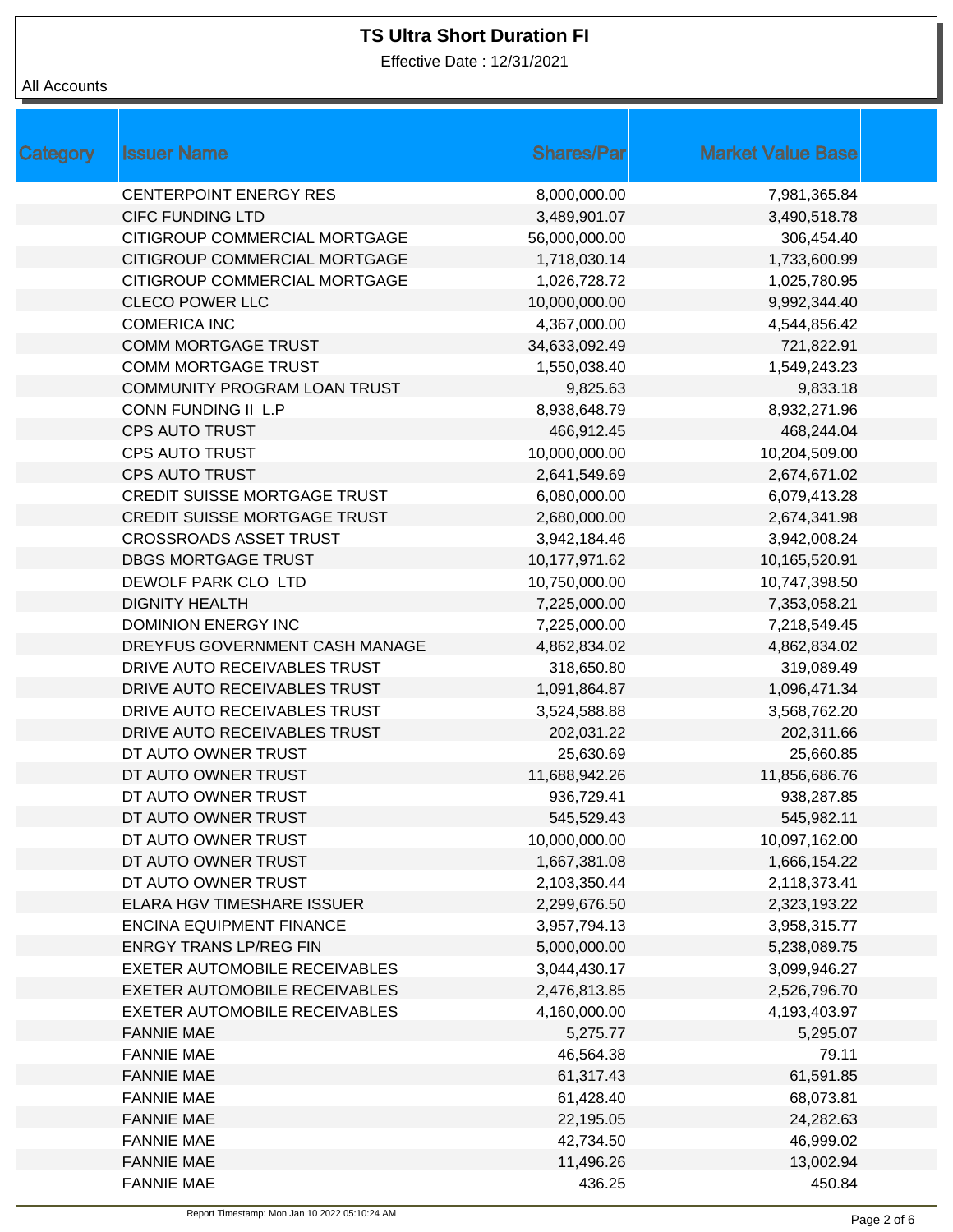Effective Date : 12/31/2021

| <b>Category</b> | <b>Issuer Name</b>             | <b>Shares/Par</b> | <b>Market Value Base</b> |  |
|-----------------|--------------------------------|-------------------|--------------------------|--|
|                 | <b>FANNIE MAE</b>              | 40,187.53         | 42,239.77                |  |
|                 | <b>FANNIE MAE</b>              | 59,338.60         | 62,512.03                |  |
|                 | <b>FANNIE MAE</b>              | 54,200.17         | 61,177.25                |  |
|                 | <b>FANNIE MAE</b>              | 2,933.96          | 3,023.65                 |  |
|                 | <b>FANNIE MAE</b>              | 288,873.07        | 302,899.93               |  |
|                 | <b>FANNIE MAE</b>              | 117,624.87        | 133,284.11               |  |
|                 | <b>FANNIE MAE</b>              | 52,405.73         | 57,920.39                |  |
|                 | <b>FANNIE MAE</b>              | 12,170.24         | 12,964.17                |  |
|                 | <b>FANNIE MAE</b>              | 246,783.57        | 255,875.98               |  |
|                 | <b>FANNIE MAE</b>              | 798,482.28        | 827,427.41               |  |
|                 | <b>FANNIE MAE</b>              | 21,314.27         | 21,390.90                |  |
|                 | <b>FANNIE MAE</b>              | 77,593.00         | 77,909.09                |  |
|                 | <b>FANNIE MAE</b>              | 33,021.40         | 35,518.62                |  |
|                 | <b>FANNIE MAE</b>              | 22,449.65         | 23,659.06                |  |
|                 | <b>FANNIE MAE</b>              | 115,548.04        | 117,054.21               |  |
|                 | <b>FANNIE MAE</b>              | 30,760.24         | 31,267.92                |  |
|                 | <b>FANNIE MAE</b>              | 280,698.83        | 301,983.58               |  |
|                 | <b>FANNIE MAE</b>              | 517.50            | 519.61                   |  |
|                 | <b>FANNIE MAE</b>              | 72,637.39         | 81,418.31                |  |
|                 | <b>FANNIE MAE</b>              | 245,914.50        | 252,094.71               |  |
|                 | <b>FANNIE MAE</b>              | 11,680.88         | 13,182.57                |  |
|                 | <b>FANNIE MAE</b>              | 58,815.14         | 58,859.25                |  |
|                 | <b>FANNIE MAE</b>              | 73,037.72         | 75,263.52                |  |
|                 | <b>FANNIE MAE</b>              | 264,978.18        | 274,676.16               |  |
|                 | <b>FANNIE MAE</b>              | 70,601.92         | 70,686.59                |  |
|                 | <b>FANNIE MAE</b>              | 120,174.68        | 124,673.48               |  |
|                 | <b>FANNIE MAE</b>              | 42,192.10         | 50,048.72                |  |
|                 | <b>FANNIE MAE</b>              | 44,864.01         | 52,038.51                |  |
|                 | <b>FANNIE MAE</b>              | 2,798.87          | 3,207.20                 |  |
|                 | <b>FANNIE MAE</b>              | 109,160.50        | 115,124.92               |  |
|                 | <b>FANNIE MAE</b>              | 23,786.56         | 27,230.18                |  |
|                 | <b>FANNIE MAE</b>              | 265,774.12        | 272,017.51               |  |
|                 | <b>FANNIE MAE</b>              | 25,845.33         | 27,110.78                |  |
|                 | <b>FANNIE MAE</b>              | 4,627.60          | 5,293.51                 |  |
|                 | <b>FANNIE MAE</b>              | 32,555.33         | 36,748.14                |  |
|                 | <b>FANNIE MAE</b>              | 33,657.46         | 38,066.64                |  |
|                 | FANNIEMAE WHOLE LOAN           | 142,031.20        | 165,925.62               |  |
|                 | FHLMC MULTIFAMILY STRUCTURED P | 136,786,074.62    | 2,922,352.41             |  |
|                 | FHLMC MULTIFAMILY STRUCTURED P | 61,425,386.09     | 988,678.44               |  |
|                 | FIC FUNDING LLC                | 6,372,527.68      | 6,338,306.57             |  |
|                 | FLAGSHIP CREDIT AUTO TRUST     | 12,068,000.00     | 12,240,823.41            |  |
|                 | FLAGSHIP CREDIT AUTO TRUST     | 519,906.29        | 520,707.93               |  |
|                 | FNA VI LLC                     | 3,783,574.53      | 3,746,921.15             |  |
|                 | FNB CORP/PA                    | 4,000,000.00      | 4,033,561.92             |  |
|                 | FOURSIGHT CAPITAL AUTOMOBILE R | 630,000.00        | 631,138.35               |  |
|                 | FOURSIGHT CAPITAL AUTOMOBILE R | 4,680,000.00      | 4,753,468.51             |  |
|                 | <b>FREDDIE MAC</b>             | 204.68            | 210.02                   |  |
|                 |                                |                   |                          |  |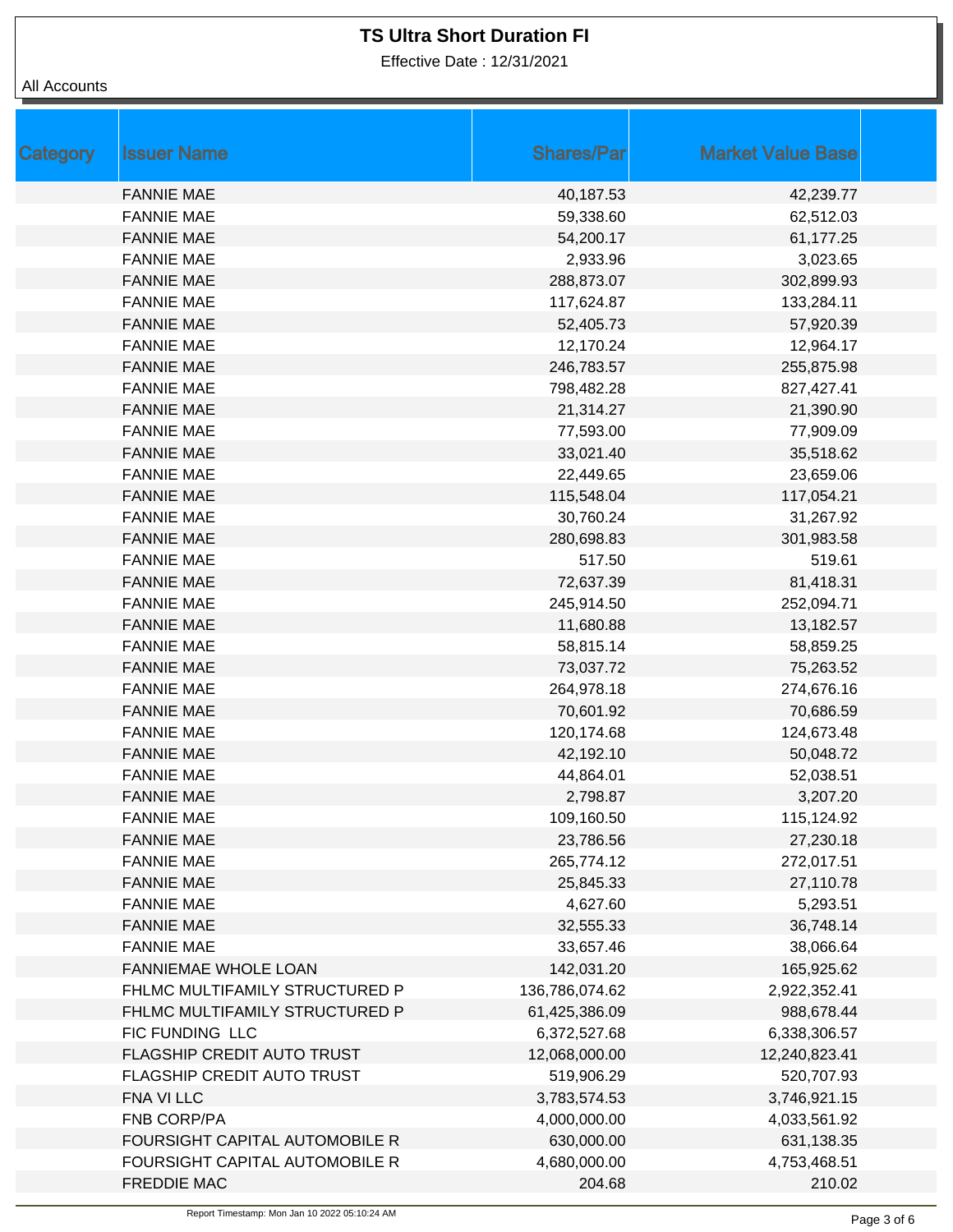Effective Date : 12/31/2021

| Category | <b>Issuer Name</b>                    | <b>Shares/Par</b> | <b>Market Value Base</b> |
|----------|---------------------------------------|-------------------|--------------------------|
|          | <b>FREDDIE MAC</b>                    | 78,110.06         | 78,767.50                |
|          | <b>FREDDIE MAC</b>                    | 19,987.28         | 22,616.97                |
|          | <b>FREDDIE MAC</b>                    | 157,691.77        | 167,965.18               |
|          | <b>FREDDIE MAC</b>                    | 67,080.82         | 70,886.61                |
|          | <b>FREDDIE MAC</b>                    | 88,406.52         | 88,817.27                |
|          | <b>FREDDIE MAC</b>                    | 133,350.94        | 141,758.18               |
|          | <b>FREDDIE MAC</b>                    | 50,209.71         | 52,531.85                |
|          | <b>FREDDIE MAC</b>                    | 106,975.22        | 112,798.16               |
|          | <b>FREDDIE MAC</b>                    | 84,930.74         | 87,715.95                |
|          | <b>FREDDIE MAC</b>                    | 64,232.54         | 67,786.63                |
|          | <b>FREDDIE MAC</b>                    | 106,835.37        | 111,919.98               |
|          | <b>FREDDIE MAC</b>                    | 6,909.90          | 7,873.06                 |
|          | <b>FREDDIE MAC</b>                    | 6,015.97          | 6,843.85                 |
|          | <b>FREDDIE MAC</b>                    | 212,846.96        | 223,169.25               |
|          | <b>FREDDIE MAC</b>                    | 425,833.35        | 450,643.97               |
|          | <b>FREDDIE MAC</b>                    | 176,610.64        | 186,986.05               |
|          | <b>FREDDIE MAC</b>                    | 83,664.49         | 89,219.67                |
|          | <b>FREDDIE MAC</b>                    | 940,646.20        | 929,306.62               |
|          | <b>FREDDIE MAC</b>                    | 162,259.15        | 163,542.46               |
|          | FREMF MORTGAGE TRUST                  | 4,535,000.00      | 4,533,010.50             |
|          | FREMF MORTGAGE TRUST                  | 435,000.00        | 443,607.74               |
|          | FREMF MORTGAGE TRUST                  | 2,530,080.00      | 2,561,093.47             |
|          | FREMF MORTGAGE TRUST                  | 800,000.00        | 813,045.60               |
|          | FREMF MORTGAGE TRUST                  | 6,330,000.00      | 6,328,147.21             |
|          | <b>GLS AUTO RECEIVABLES TRUST</b>     | 80,115.73         | 80,179.63                |
|          | <b>GLS AUTO RECEIVABLES TRUST</b>     | 3,350,000.00      | 3,376,340.38             |
|          | <b>GLS AUTO RECEIVABLES TRUST</b>     | 422,437.29        | 423,053.63               |
|          | <b>GLS AUTO RECEIVABLES TRUST</b>     | 861,509.46        | 861,664.19               |
|          | <b>GOLDMAN SACHS GROUP INC</b>        | 6,300,000.00      | 6,352,624.47             |
|          | <b>GOVERNMENT NATIONAL MORTGAGE A</b> | 53,074.34         | 54,787.32                |
|          | <b>GOVERNMENT NATIONAL MORTGAGE A</b> | 322,079.22        | 332,034.33               |
|          | <b>GOVERNMENT NATIONAL MORTGAGE A</b> | 1,273.48          | 1,287.02                 |
|          | GOVERNMENT NATIONAL MORTGAGE A        | 5,777.47          | 5,799.57                 |
|          | GOVERNMENT NATIONAL MORTGAGE A        | 249.67            | 250.37                   |
|          | GOVERNMENT NATIONAL MORTGAGE A        | 206,571.65        | 215,272.00               |
|          | GOVERNMENT NATIONAL MORTGAGE A        | 83,729.45         | 86,909.88                |
|          | <b>GOVERNMENT NATIONAL MORTGAGE A</b> | 172,637.36        | 179,067.95               |
|          | <b>GOVERNMENT NATIONAL MORTGAGE A</b> | 184,271.75        | 192,935.37               |
|          | GOVERNMENT NATIONAL MORTGAGE A        | 48,841.57         | 48,840.47                |
|          | <b>GOVERNMENT NATIONAL MORTGAGE A</b> | 20,435.28         | 20,965.01                |
|          | GOVERNMENT NATIONAL MORTGAGE A        | 77,310.08         | 77,583.77                |
|          | <b>GS MORTGAGE SECURITIES TRUST</b>   | 18,959,000.00     | 18,958,150.64            |
|          | <b>GS MORTGAGE SECURITIES TRUST</b>   | 118,906,000.00    | 638,834.38               |
|          | <b>GS MORTGAGE SECURITIES TRUST</b>   | 3,859,000.00      | 3,856,822.37             |
|          | <b>GSR MORTGAGE LOAN TRUST</b>        | 1,533,623.68      | 1,629,354.92             |
|          | HOME EQUITY ASSET TRUST               | 111,272.76        | 111,284.51               |
|          | HONO MORTGAGE TRUST                   | 94,257,000.00     | 360,071.17               |
|          |                                       |                   |                          |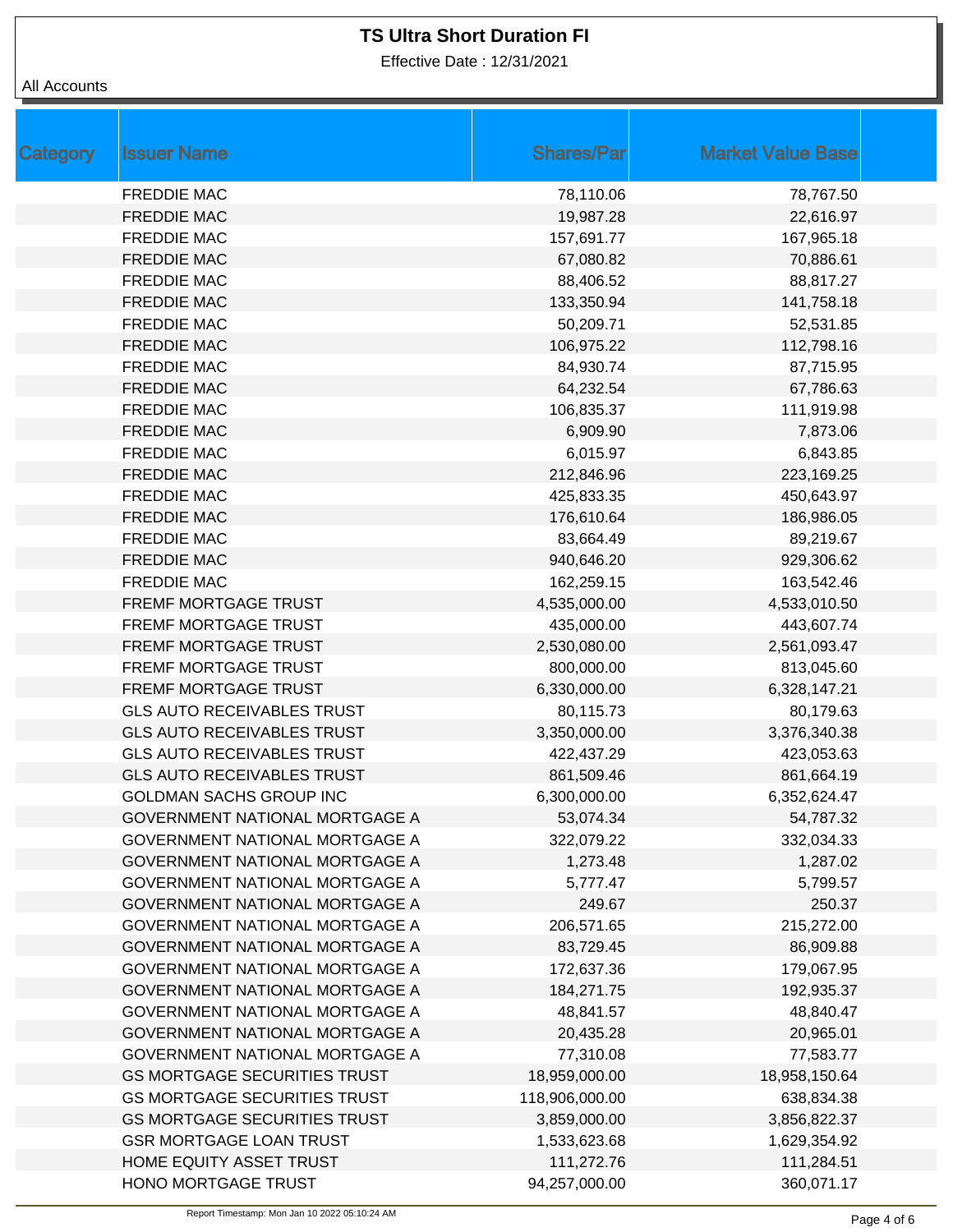Effective Date : 12/31/2021

| Category | <b>Issuer Name</b>              | <b>Shares/Par</b> | <b>Market Value Base</b> |
|----------|---------------------------------|-------------------|--------------------------|
|          | <b>HYUNDAI CAPITAL AMERICA</b>  | 2,500,000.00      |                          |
|          | <b>HYUNDAI CAPITAL AMERICA</b>  |                   | 2,534,776.65             |
|          |                                 | 5,000,000.00      | 4,928,526.30             |
|          | INT DEVELOPMENT FIN CORP        | 5,766,600.00      | 5,766,600.00             |
|          | INT DEVELOPMENT FIN CORP        | 10,000,000.00     | 10,000,000.00            |
|          | INT DEVELOPMENT FIN CORP        | 1,980,000.00      | 1,980,000.00             |
|          | INT DEVELOPMENT FIN CORP        | 4,300,000.00      | 4,300,000.00             |
|          | INTERCONTINENTALEXCHANGE        | 2,000,000.00      | 1,991,913.20             |
|          | JP MORGAN CHASE COMMERCIAL MOR  | 2,297,281.34      | 2,310,363.67             |
|          | JP MORGAN CHASE COMMERCIAL MOR  | 74,030.72         | 74,099.12                |
|          | JP MORGAN CHASE COMMERCIAL MOR  | 2,750,000.00      | 2,731,251.33             |
|          | JP MORGAN MORTGAGE TRUST        | 62,454.52         | 50,716.54                |
|          | JP MORGAN MORTGAGE TRUST        | 4,131,190.07      | 4,130,712.92             |
|          | JPMBB COMMERCIAL MORTGAGE SECU  | 412,833.28        | 418,055.70               |
|          | LAD AUTO RECEIVABLES TRUST      | 9,086,525.69      | 9,068,691.57             |
|          | <b>MADISON PARK FUNDING LTD</b> | 3,431,788.17      | 3,431,966.62             |
|          | MAGNETITE CLO LTD               | 3,109,779.91      | 3,109,776.80             |
|          | MERRILL LYNCH MORTGAGE INVESTO  | 16,772.87         | 16,804.54                |
|          | MF1 LTD                         | 5,000,000.00      | 5,018,329.50             |
|          | MF1 MULTIFAMILY HOUSING MORTGA  | 7,175,000.00      | 7,200,210.08             |
|          | MF1 MULTIFAMILY HOUSING MORTGA  | 4,000,000.00      | 4,014,820.00             |
|          | MF1 MULTIFAMILY HOUSING MORTGA  | 10,219,000.00     | 10,242,930.85            |
|          | MILL CITY MORTGAGE TRUST        | 843,686.88        | 846,177.53               |
|          | MITSUBISHI UFJ FIN GRP          | 3,800,000.00      | 3,781,576.76             |
|          | MLCC MORTGAGE INVESTORS INC     | 58,726.57         | 59,956.31                |
|          | MONDELEZ INTERNATIONAL INC      | 2,800,000.00      | 2,803,143.22             |
|          | MONROE CAPITAL MML CLO          | 9,700,000.00      | 9,697,157.90             |
|          | MORGAN STANLEY BAML TRUST       | 4,790,000.00      | 4,805,054.49             |
|          | MORGAN STANLEY BAML TRUST       | 9,214,250.65      | 9,270,443.76             |
|          | MORGAN STANLEY BAML TRUST       | 1,362,318.19      | 1,372,978.74             |
|          | MORGAN STANLEY BAML TRUST       | 547,264.68        | 547,540.56               |
|          | MORGAN STANLEY CAPITAL I TRUST  | 1,411,000.00      | 1,410,555.25             |
|          | MORGAN STANLEY CAPITAL I TRUST  | 8,700,000.00      | 8,694,753.90             |
|          | MORGAN STANLEY CAPITAL I TRUST  | 8,564,922.07      | 8,531,589.11             |
|          | NATIONAL BANK OF CANADA         | 7,000,000.00      | 7,005,463.57             |
|          | NATIONSTAR HOME EQUITY LOAN TR  | 1,122,152.61      | 1,121,524.88             |
|          | NESTLE HOLDINGS INC             | 5,500,000.00      | 5,434,259.00             |
|          | NEUBERGER BERMAN CLO LTD        | 6,250,000.00      | 6,253,812.50             |
|          | NEWREZ WAREHOUSE SECURITIZATIO  | 10,000,000.00     | 9,976,748.00             |
|          | NEXTERA ENERGY CAPITAL          | 10,000,000.00     | 9,983,110.40             |
|          | NMEF FUNDING LLC                | 227,579.05        | 227,574.61               |
|          | <b>NUTRIEN LTD</b>              | 5,000,000.00      | 5,064,293.50             |
|          | ONE GAS INC                     | 7,500,000.00      | 7,500,325.20             |
|          | OTIS WORLDWIDE CORP             | 12,500,000.00     | 12,500,341.88            |
|          | PACIFIC GAS & ELECTRIC          | 7,500,000.00      | 7,500,021.08             |
|          | PACIFIC GAS & ELECTRIC          | 1,500,000.00      | 1,502,250.00             |
|          | PALMER SQUARE LOAN FUNDING LTD  | 3,255,707.64      | 3,256,085.30             |
|          | PALMER SQUARE LOAN FUNDING LTD  | 890,757.29        | 890,948.80               |
|          |                                 |                   |                          |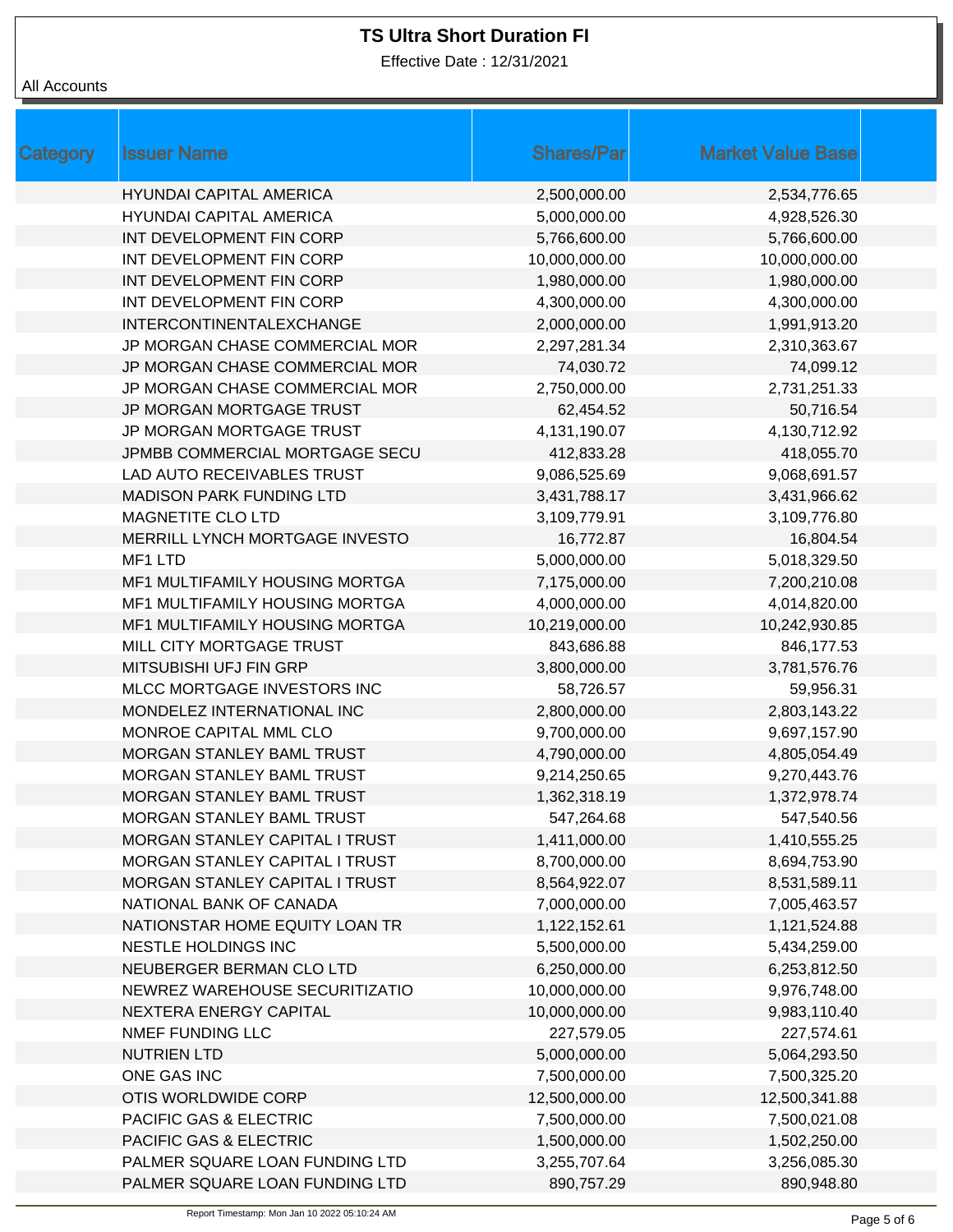Effective Date : 12/31/2021

| Category | <b>Issuer Name</b>                   | <b>Shares/Par</b> | <b>Market Value Base</b> |  |
|----------|--------------------------------------|-------------------|--------------------------|--|
|          |                                      |                   |                          |  |
|          | PALMER SQUARE LOAN FUNDING LTD       | 1,893,729.34      | 1,894,000.14             |  |
|          | PALMER SQUARE LOAN FUNDING LTD       | 2,634,956.38      | 2,637,005.85             |  |
|          | PALMER SQUARE LOAN FUNDING LTD       | 10,500,000.00     | 10,502,478.00            |  |
|          | PEAKS CLO LTD                        | 2,927,097.89      | 2,927,188.63             |  |
|          | PRESTIGE AUTO RECEIVABLES TRUS       | 944,867.71        | 949,717.05               |  |
|          | PRESTIGE AUTO RECEIVABLES TRUS       | 2,250,000.00      | 2,285,423.78             |  |
|          | PROGRESS RESIDENTIAL TRUST           | 11,778,367.06     | 11,786,574.23            |  |
|          | READYCAP COMMERCIAL MORTGAGE T       | 190,273.94        | 190,151.50               |  |
|          | READYCAP COMMERCIAL MORTGAGE T       | 1,012,149.93      | 1,037,754.19             |  |
|          | RECKITT BENCKISER TSY                | 1,570,000.00      | 1,572,957.91             |  |
|          | RESIDENTIAL ASSET MORTGAGE PRO       | 2,210,341.33      | 2,208,964.51             |  |
|          | RESIDENTIAL ASSET MORTGAGE PRO       | 2,436,232.86      | 2,430,234.37             |  |
|          | RESIDENTIAL ASSET MORTGAGE PRO       | 1,864,701.38      | 1,864,688.89             |  |
|          | <b>RESIDENTIAL FUNDING MTG SEC I</b> | 532,732.13        | 479,302.19               |  |
|          | SANTANDER DRIVE AUTO RECEIVABL       | 4,900,000.00      | 4,907,893.90             |  |
|          | SANTANDER DRIVE AUTO RECEIVABL       | 5,531,678.67      | 5,555,889.17             |  |
|          | SANTANDER DRIVE AUTO RECEIVABL       | 5,000,000.00      | 5,036,855.00             |  |
|          | SANTANDER DRIVE AUTO RECEIVABL       | 825,177.04        | 829,034.99               |  |
|          | SEQUOIA MORTGAGE TRUST               | 2,398,013.75      | 2,418,467.85             |  |
|          | SEQUOIA MORTGAGE TRUST               | 1,047,667.40      | 1,056,971.73             |  |
|          | SIERRA RECEIVABLES FUNDING CO        | 501,829.00        | 513,429.83               |  |
|          | <b>SK HYNIX INC</b>                  | 10,000,000.00     | 9,886,565.00             |  |
|          | SMALL BUSINESS ADMINISTRATION        | 1,055.06          | 1,055.16                 |  |
|          | SMALL BUSINESS ADMINISTRATION        | 3,838.66          | 3,927.89                 |  |
|          | SOUTHERN CALIF GAS CO                | 3,000,000.00      | 2,996,360.10             |  |
|          | STARWOOD MORTGAGE RESIDENTIAL        | 3,877,815.98      | 3,901,683.16             |  |
|          | STRUCTURED ASSET INVESTMENT LO       | 303,463.76        | 303,784.70               |  |
|          | SUMITOMO MITSUI TR BK LT             | 2,800,000.00      | 2,790,341.51             |  |
|          | <b>SUNTRUST BANK</b>                 | 54,932.57         | 55,846.00                |  |
|          | SYMPHONY CLO LTD                     | 3,052,995.37      | 3,053,074.75             |  |
|          | SYMPHONY STATIC CLO LTD              | 8,750,000.00      | 8,741,381.25             |  |
|          | THARALDSON HOTEL PORTFOLIO TRU       | 3,442,841.12      | 3,438,688.02             |  |
|          | TOWD POINT ASSET FUNDING LLC         | 6,949,594.15      | 6,917,096.46             |  |
|          | TOWD POINT MORTGAGE TRUST            | 7,962,795.01      | 7,958,665.50             |  |
|          | TOWD POINT MORTGAGE TRUST            | 347,671.68        | 347,543.22               |  |
|          | TOWD POINT MORTGAGE TRUST            | 6,326,000.00      | 6,410,421.74             |  |
|          | TOWD POINT MORTGAGE TRUST            | 1,459,401.56      | 1,459,770.50             |  |
|          | TOWD POINT MORTGAGE TRUST            | 4,972,546.36      | 5,015,415.68             |  |
|          | TOWD POINT MORTGAGE TRUST            | 3,466,853.19      | 3,480,742.44             |  |
|          | TOWD POINT MORTGAGE TRUST            | 2,231,537.56      | 2,257,205.37             |  |
|          | TOWD POINT MORTGAGE TRUST            | 9,700,000.00      | 9,756,339.54             |  |
|          | <b>TOYOTA MOTOR CORP</b>             | 5,000,000.00      | 4,971,015.55             |  |
|          | <b>TRICON AMERICAN HOMES</b>         | 1,316,024.62      | 1,323,178.27             |  |
|          | <b>TRITON INTERNATIONAL LTD</b>      | 4,500,000.00      | 4,456,062.63             |  |
|          | TXBL MUNI FUNDING TRUST VARIOU       | 1,495,000.00      | 1,495,000.00             |  |
|          | TXBL MUNI FUNDING TRUST VARIOU       | 100,000.00        | 100,000.00               |  |
|          | TXBL MUNI FUNDING TRUST VARIOU       | 6,900,000.00      | 6,900,000.00             |  |
|          |                                      |                   |                          |  |